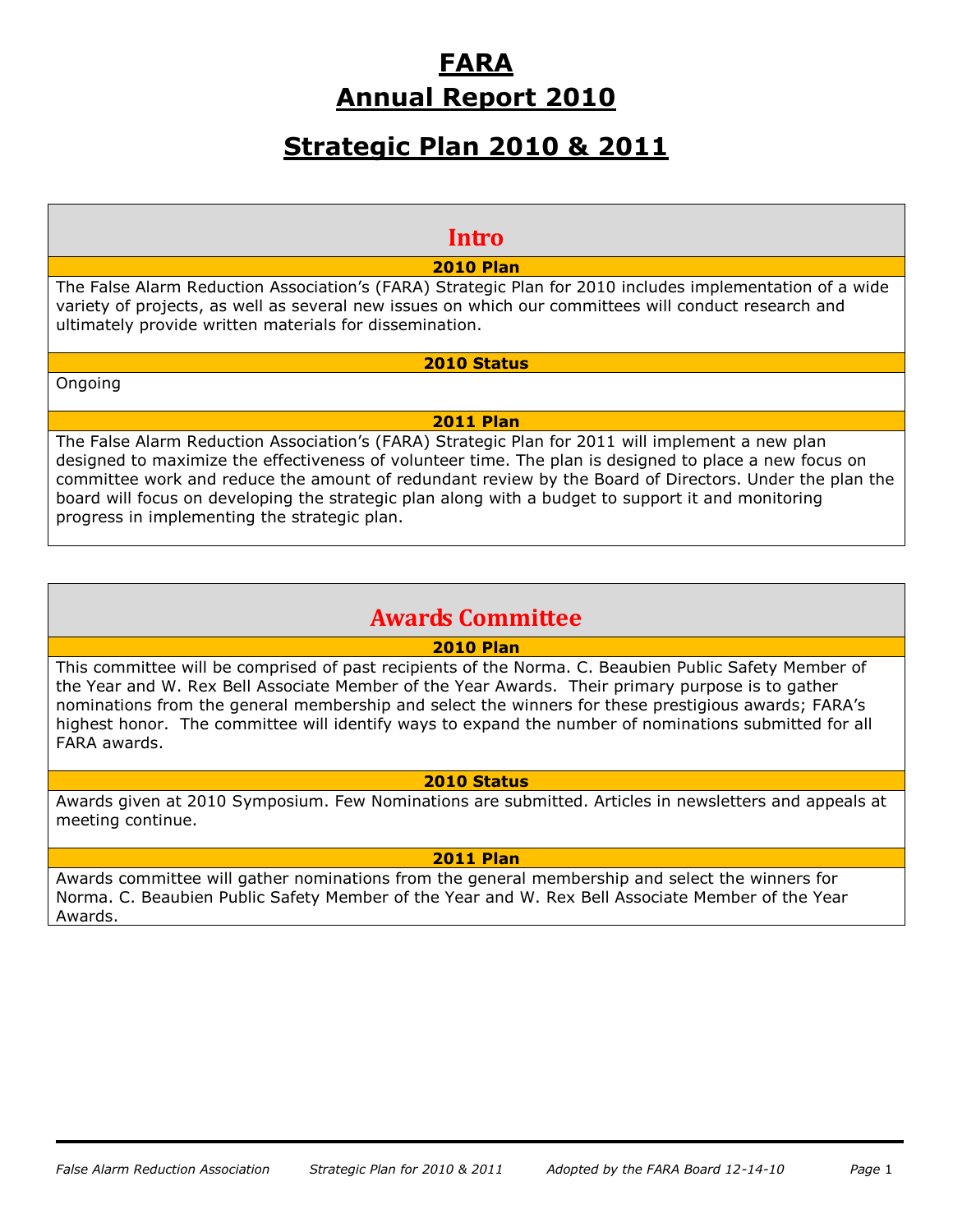# **Communications Committee**

# **2010 Plan**

The Communications Committee is responsible for developing and creating new publications and updating existing ones, publishing a bi-monthly newsletter, maintenance and upgrade of the FARA web site, and all other communications related activities of the association. The Committee has a robust strategic plan, so it is possible that not all initiatives will be completed. As such, the Committee has prioritized initiatives as follows: triennial review of FARA publications, newsletter, website, and any other issue that arises and requires immediate communication. The rest of the initiatives listed below are needs identified by FARA members, which the committee will work on in the future as time allows.

### False Alarm Bulletins

The committee will develop additional informational one-page bulletins, which will be placed on FARA's web site and can be used as educational materials, hand outs at training sessions, bill stuffers, etc. While numerous bulletins have already been developed, the committee will continue to develop new ideas, as well as take suggestions from the membership, for additional bulletins on an on-going basis. The committee will also review and revise, as appropriate, sixteen (16) different bulletins as part of our triennial review of documents.

## New Manuals/Guides

- 1. How to Write a Standard Operating Procedure manual
- 2. Officer and Dispatcher Training manual correct procedures to follow
- 3. Alarm Administration Outsource Vendor Best Practices guide The committee will create a best practices guide for alarm administration outsource vendors that promotes coordination and open communication when administering a false alarm program. FARA already has an extensive guide on how jurisdictions can contract with an outsource vendor to run its false alarm program, but there is nothing in that document that deals with the actions of the outsource vendor in bringing that program to fruition.

NFPA 731-Standards for the Installation of Electronic Premises Security Systems-2005 Edition NFPA published standards for commercial security alarm systems, which was endorsed by FARA. The standard covers the application, location, installation, testing, and maintenance of commercial systems only, including their components. The standard, as written, can be confusing both in content and in interpretation. This committee will review the standard and create a guide explaining the provisions.

# Community Outreach Guide

FARA's Training and Certification Committee will develop a presentation to show members how to implement outreach initiatives to the communities in which we live and work. This committee is charged with monitoring the progress of the T&C's project and creating a guide about how to perform that outreach, what components should be included and providing suggestions on specific content materials to include.

# Web-Based Alarm User Awareness Courses

We are all being asked to do more with less. Development of initiatives that provide value to our citizens without increasing associated costs and resources is one way to accomplish that mandate. The Training and Certification Committee is working on a web-based alarm user awareness school. This committee is charged with the development of a manual on how to use the web-based program in your jurisdiction after the course is completed.

### Standard for Reporting Zones

As public safety false alarm reduction professionals, we have all struggled with the manner in which alarm signal activations are called into our 9-1-1 Centers (PSAP-Public Safety Answering Point), particularly as they relate to zone information. Reporting to a PSAP that Zone 1 activated provides no useful information and adds to the level of frustration our call takers and dispatchers experience. As such, the committee will develop a standard for how zone information should be provided to the PSAP.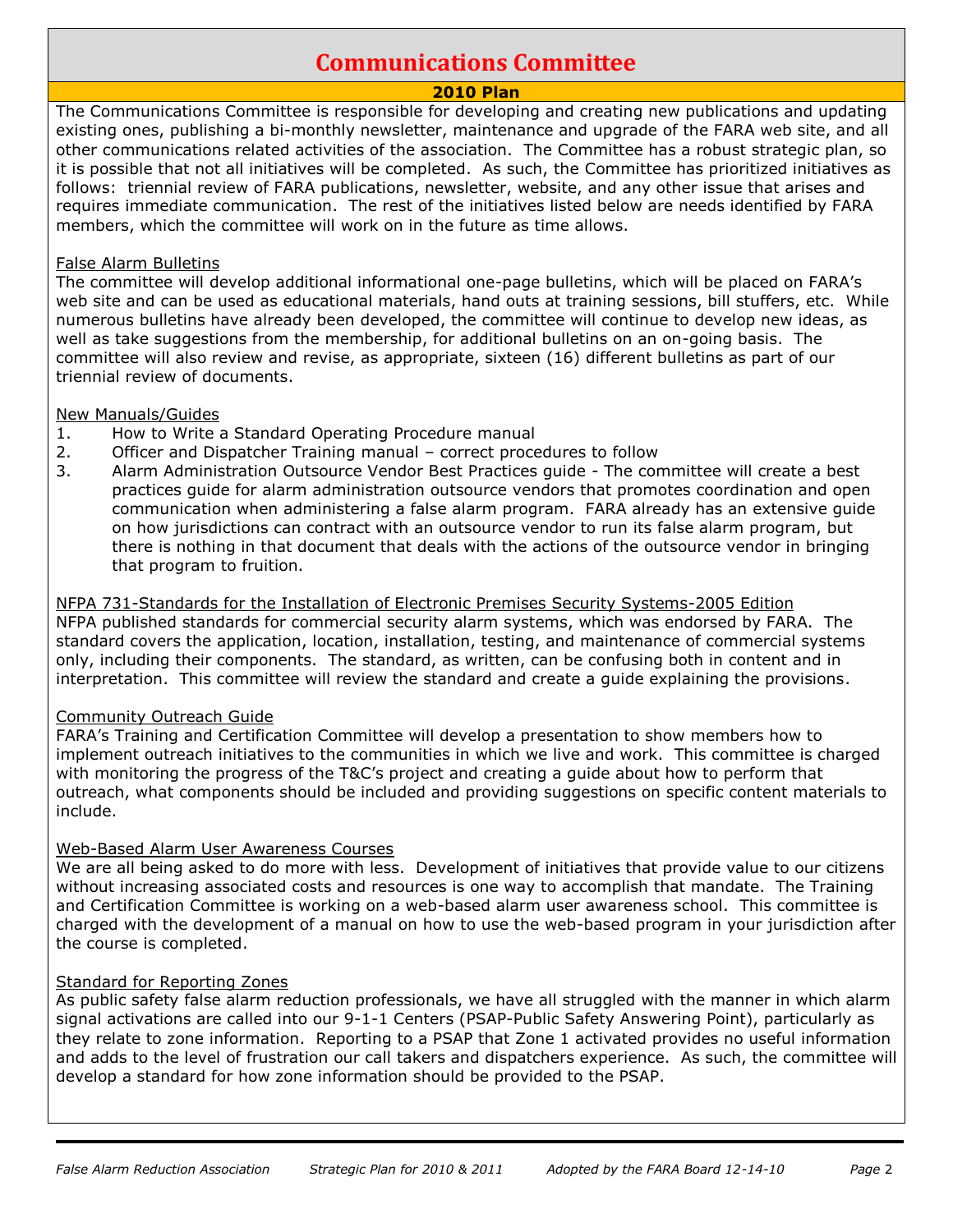### Model Alarm Ordinances

FARA will perform a complete overhaul of how our model burglar, fire, mobile security devices and smoke emitting device alarm ordinances are created and disseminated. The goal is to provide the ordinance in a format that will allow each jurisdiction to customize their own ordinance using pre-loaded verbiage for the various provisions they want. The FARA Fire Committee will provide amendments to the model fire alarm ordinance, which will be posted by this committee in the same format as listed above. The committee will revise the Model Burglar Alarm Ordinance Executive Summary based on revisions made to the model.

## Triennial Review of FARA Manuals and Publications

The Communications Committee reviews all FARA manuals and publications once every three years to determine whether they should remain part of the FARA library, and if so, to recommend updates and amendments based on the false alarm issues present at the time of review.

The Committee will complete all Phase 3a documents and will begin review of Phase 1b documents. Included in those reviews are:

- A Consumer Guide to Purchasing an Alarm System
- Verified Response Position Paper
- Five False Alarm Prevention Brochures
- Sixteen Bulletins
- How to Calculate False Alarm Dispatch Rates
- Working with Third Party Administration Companies
- False Alarm Strategies White Paper
- Residential Security: Helping Residents Reduce Criminal Opportunity

### Web Site

The Communications Committee will continue to identify needs for maintenance and updates to our web site, [www.faraonline.org](http://www.faraonline.org/) and will convey those needs to the Executive Director for implementation. The committee will also work to develop new ways in which to streamline the process of updating the web site in an effort to keep it more current.

### **Newsletter**

The committee will poll the membership to determine if the new weekly InfoLink format meets their needs and what other features or information they would like to see in the newsletter. The committee will continue to reach out to members and non-members for articles. A continued goal of the committee is to increase participation and to have "reporters" from throughout North America submit newsworthy articles for publication.

### **2010 Status**

- New Manuals/Guides *On Hold*
- NFPA 731-Standards for the Installation of Electronic Premises Security Systems-2005 Edition *: On Hold*
- Community Outreach Guide *: On Hold*
- Web-Based Alarm User Awareness Courses- *On Hold*
- Standard for Reporting Zones *: On Hold*
- Model Alarm Ordinances *- FARA Model Burglar Alarm Ordinance revisions approved. Executive Summary revisions approved.*

Triennial Review of FARA Manuals and Publications

- A Consumer Guide to Purchasing an Alarm System- *Status - Revised*
- Verified Response Position Paper- *Status - Revised*
- Five False Alarm Prevention Brochures- *Status – Revised Spanish Version pending*
- Sixteen Bulletins *Status –*
	- o *Enhanced Call Verification- Revised*
	- o *Appropriate Use of Duress, Hold-Up and Panic Alarms- Revised*
	- $\circ$  6 in progress, others pending
- How to Calculate False Alarm Dispatch Rates *Status- Pending*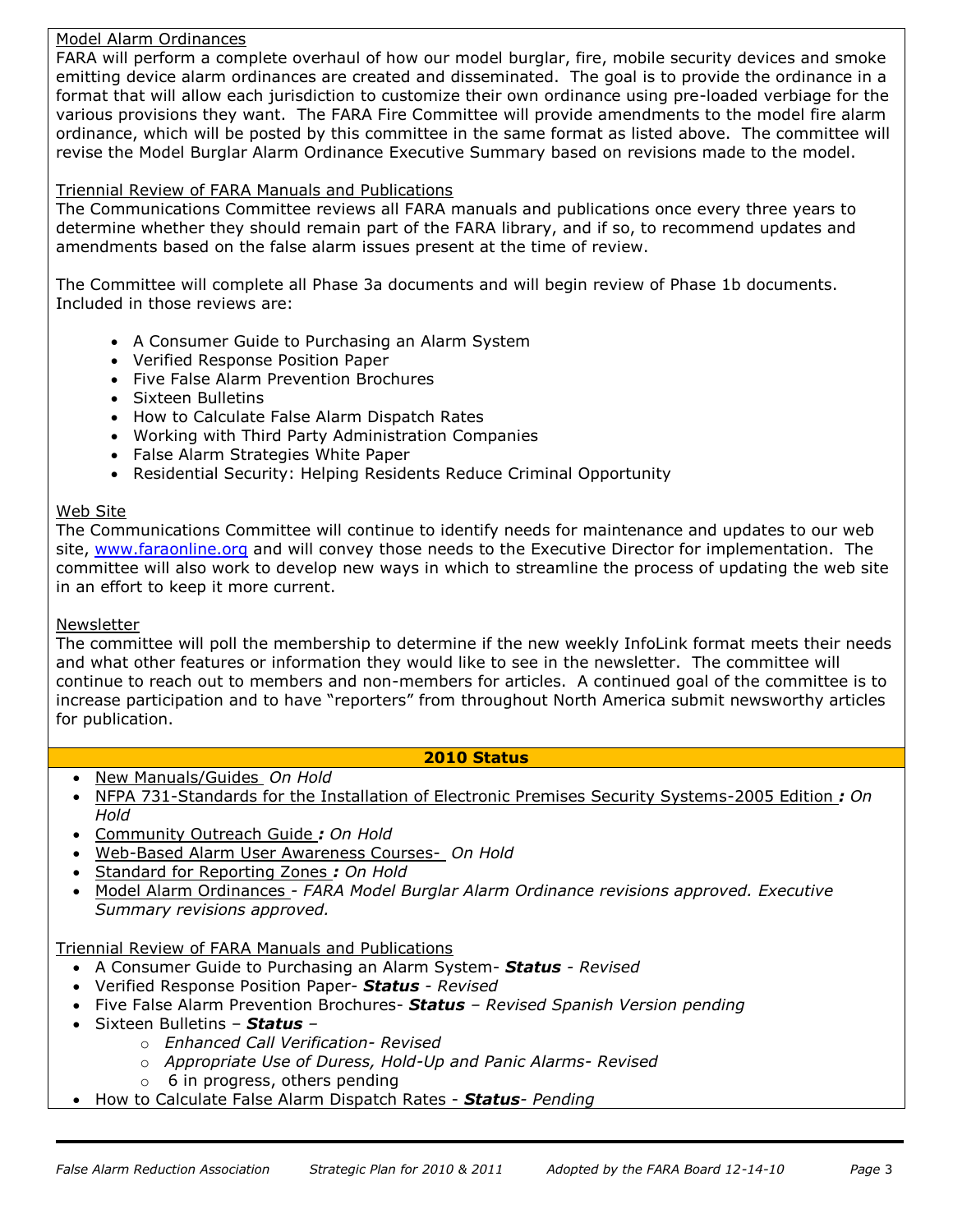- Working with Third Party Administration Companies *Status- Pending*
- False Alarm Strategies White Paper *Status- Pending*
- Residential Security: Helping Residents Reduce Criminal Opportunity *Status- Pending*

Web Site**-** Pending decision on new web database

*Newsletter - Reporters assigned, new Info Link being emailed every month*

### **2011 Plan**

The Communications Committee is responsible for developing and creating new publications and updating existing ones, publishing a bi-monthly newsletter, maintenance and upgrade of the FARA web site, and all other communications related activities of the association.

Triennial Review of FARA Manuals and Publications has taken a majority of the committee's time. In line with the new plan to effectively utilize volunteers, several tasks will be assigned to coordinators who will complete projects and seek guidance from the committee and board as required.

- **Newsletter** An editor will be appointed to work with reporters assigned by the board and each committee.
- **Website** A webmaster will be appointed to work with the Executive Director to revise, update and maintain the website.
- **Bulletins**  An editor will be appointed to review the existing bulletins that are up for Triennial review and identify any changes required by changes in technology or evolution of member opinion on the topic. Stylistic and formatting changes are not a priority. Changes made will be reviewed and approved by the full committee.
- **Manuals**  An editor will be appointed to review the existing manuals that are up for Triennial review and identify any changes required by changes in technology or evolution of member opinion on the topic. Stylistic and formatting changes are not a priority. Changes made will be reviewed and approved by the full committee.
- **Ordinance**  An editor will be appointed to review the existing ordinances that are up for Triennial review and identify any changes required by changes in technology or evolution of member opinion on the topic. Stylistic and formatting changes are not a priority. Changes made will be reviewed and approved by the full committee.

# **Transferred Tasks**

- **Web-Based Alarm User Awareness Courses** Responsibility will be transferred to the Training and Certification Committee.
- **Position Papers** Responsibility will be transferred to the Board of Directors.
- **Model Fire Alarm Ordinance** Responsibility will be transferred to the Fire Committee.

# **New Manuals/Guides**

The reorganization will allow the committee to focus on development of new publications. The committee will develop a plan to complete or recommend removal of the following publications from the project list.

- **How to Write a Standard Operating Procedure manual**
- **Officer and Dispatcher Training manual** correct procedures to follow
- **Standard for Reporting Zones** The committee will develop a standard for how zone information should be provided to the PSAP.
- **Alarm Administration Outsource Vendor Best Practices guide** Create a best practices guide for alarm administration outsource vendors that promotes coordination and open communication when administering a false alarm program.
- **NFPA 731-Standards for the Installation of Electronic Premises Security Systems-2005 Edition -** Review the standard to determine if any subject matter would be appropriate for creation of FARA bulletins.
- **Community Outreach Guide** Develop a presentation to show members how to implement outreach initiatives to the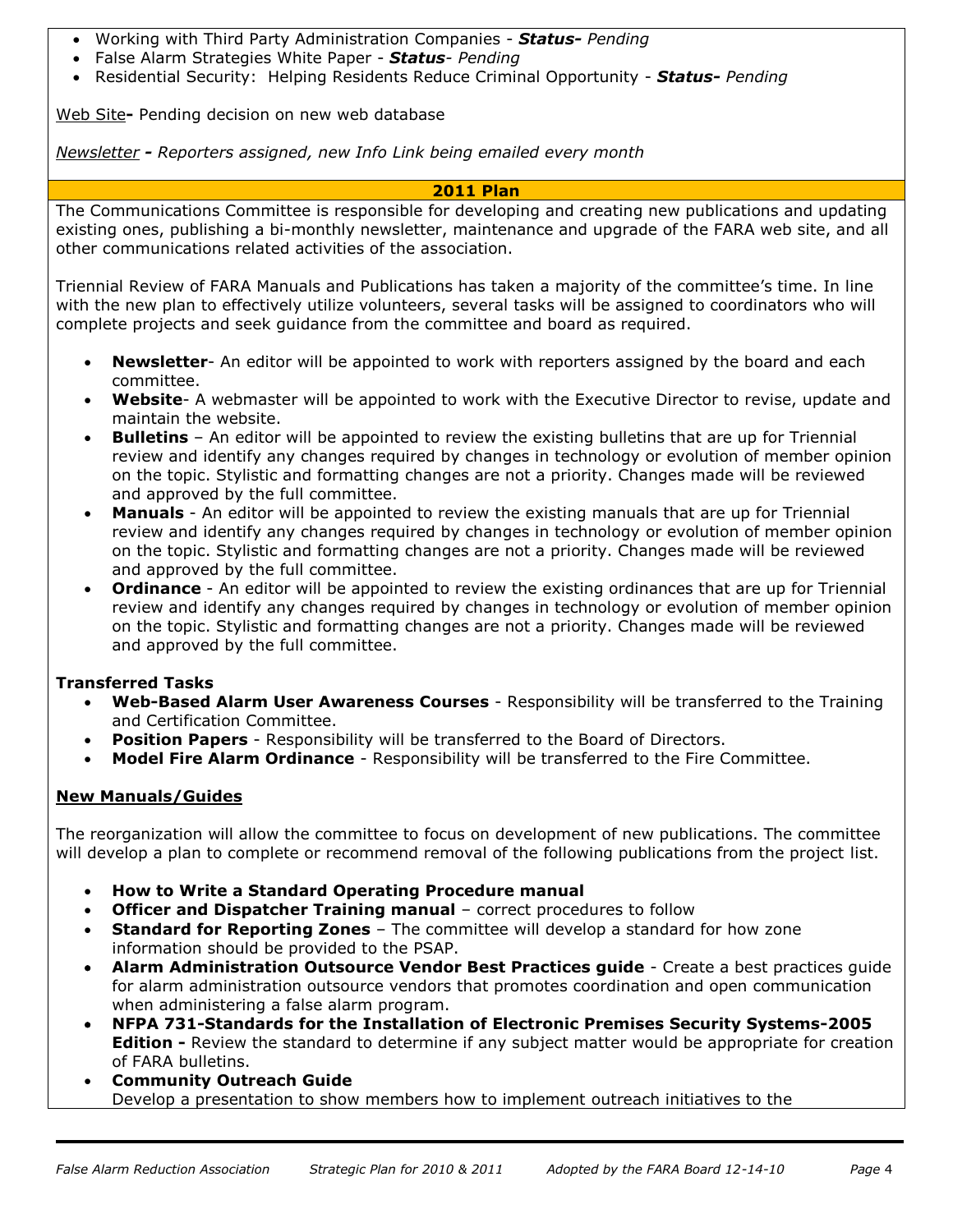communities in which we live and work. Create a guide about how to perform that outreach, what components should be included and providing suggestions on specific content materials to include.

# **Conference Committee**

**2010 Plan**

Following the conclusion of the symposium in Buffalo, NY, the committee will develop an agenda, create and establish educational seminars and workshops, select instructors, approve a registration packet, and determine activities involved with holding our 15th annual training symposium in San Antonio, TX in 2011. The committee will submit a budget for the Symposium to the Board for approval. The committee will continue to develop sponsorships for the FARA Institute that will maximize FARA members' ability to attend future symposiums and will reach out to prospective members regarding the excellent opportunities the training symposium, as well as FARA, has to offer. Where needed, the committee will also look ahead to any adjustments that might have to be made for the 2012 training symposium once a location has been decided upon.

### **2010 Status**

Registration Packet at printer- Work continues on class assignments and promotion.

## **2011 Plan**

The Conference Committee has responsibility for the Symposiums and the FARA Institute.

Specific Objectives Include:

- Develop an agenda, create and establish educational seminars and workshops, select instructors, approve a registration packet, and determine activities involved with holding our 15th annual training symposium in San Antonio, Texas in 2011.
- Submit a budget for the 2011 Symposium to the Board for approval.
- Continue to develop sponsorships for the FARA Institute that will maximize FARA members' ability to attend future symposiums.
- Reach out to members and prospective members to market the training symposium.
- Develop an agenda, create and establish educational seminars and workshops, select instructors, approve a registration packet, and determine activities involved with holding our 16th annual training symposium in Albuquerque, New Mexico in 2012.
- Submit a budget for the 2012 Symposium to the Board for approval.
- Recommend a site for 2013 to the Board of Directors in time for the Mid-year meeting in October of 2011.

# **Fire Committee**

# **2010 Plan**

The FARA Board and General Membership are committed to addressing false fire alarm management issues facing fire departments across the country. Recruitment of a committee chair is ongoing. A meeting of interested committee members was held in October, 2009. The attendees began work on developing and implementing initiatives to reduce the huge numbers of false fire alarms and the cost to municipalities to respond to those false alarms. They also by identified ways to expand the number of agencies that join FARA, which manage fire alarms as well as other associated fire groups that FARA could possible liaise with. Several FARA programs and publications were identified that could be revised to included fire alarm reduction or used as templates for separate publications.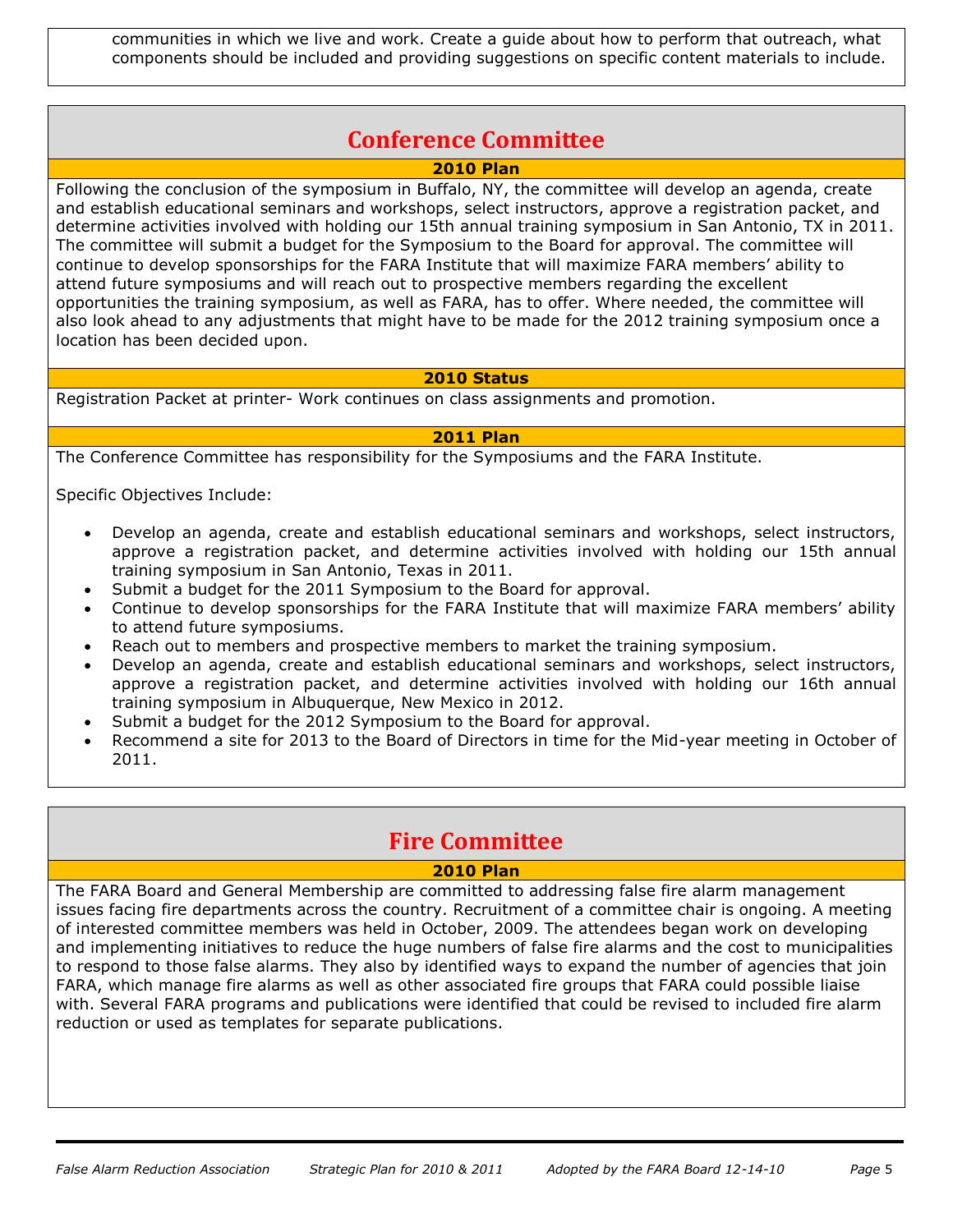### Model Fire Alarm Ordinance

The Fire Committee will review the model fire alarm ordinance and provide recommendations for revisions to the Board for final approval. Once approved, the committee will work with the Communications Committee to ensure the amendments are posted on-line and are included in the initiative to get all model ordinances on-line with the ability to customize them to best suit the needs of the individual jurisdiction.

### Fire Alarm Publications

The committee will review member needs for publications to support agencies that regulate false fire alarms and will create whatever manuals, guides, bulletins, etc. they deem necessary to further that goal.

### **2010 Status**

- New chairs appointed await first meeting.
- Model Fire Alarm Ordinance Pending
- Fire Alarm Publications Pending

### **2011 Plan**

The Fire committee will develop and implement initiatives to reduce the huge numbers of false fire alarms and the cost to municipalities to respond to those false alarms.

Specific objectives include:

- Identify ways to expand the number of agencies managing fire alarms that join FARA.
- Liaison with fire groups.
- Review member needs for publications to support agencies that regulate false fire alarms.
- Review and recommend revisions to programs and publications to include fire alarm reduction or use them as templates for separate publications or programs.
- Create manuals, guides, bulletins, etc. to support agencies that regulate false fire alarms.
- Review and revise the model fire alarm ordinance.

# **Membership Committee**

### **2010 Plan**

The Membership Committee will undertake the following initiatives for 2010:

- Facilitate monthly membership committee teleconference meetings.
- Create incentives for recruiting new members.
- Ensure the continued execution of the mentor program.
- Continue to reach out to those who do not renew their membership.
- Explore the use of geographical data to target areas of the country that we should concentrate our membership drive efforts.
- Explore methods for membership retention.
- Recruit membership committee members.

# **2010 Status**

- Facilitate monthly membership committee teleconference meetings. **Status** Ongoing
- Create incentives for recruiting new members. **Status** Pending
- Ensure the continued execution of the mentor program. **Status** Ongoing
- Continue to reach out to those who do not renew their membership. **Status** Ongoing
- Explore the use of geographical data to target areas of the country that we should concentrate our membership drive efforts. **Status**– Pending
- Explore methods for membership retention.
- Status Completed several items
	- Revised and included FARA Committee descriptions and meeting times in the new member packet.
	- Major phone campaign to contact all previously expired members in an attempt to retain and regain membership.
	- Drive to increase attendance at annual symposium.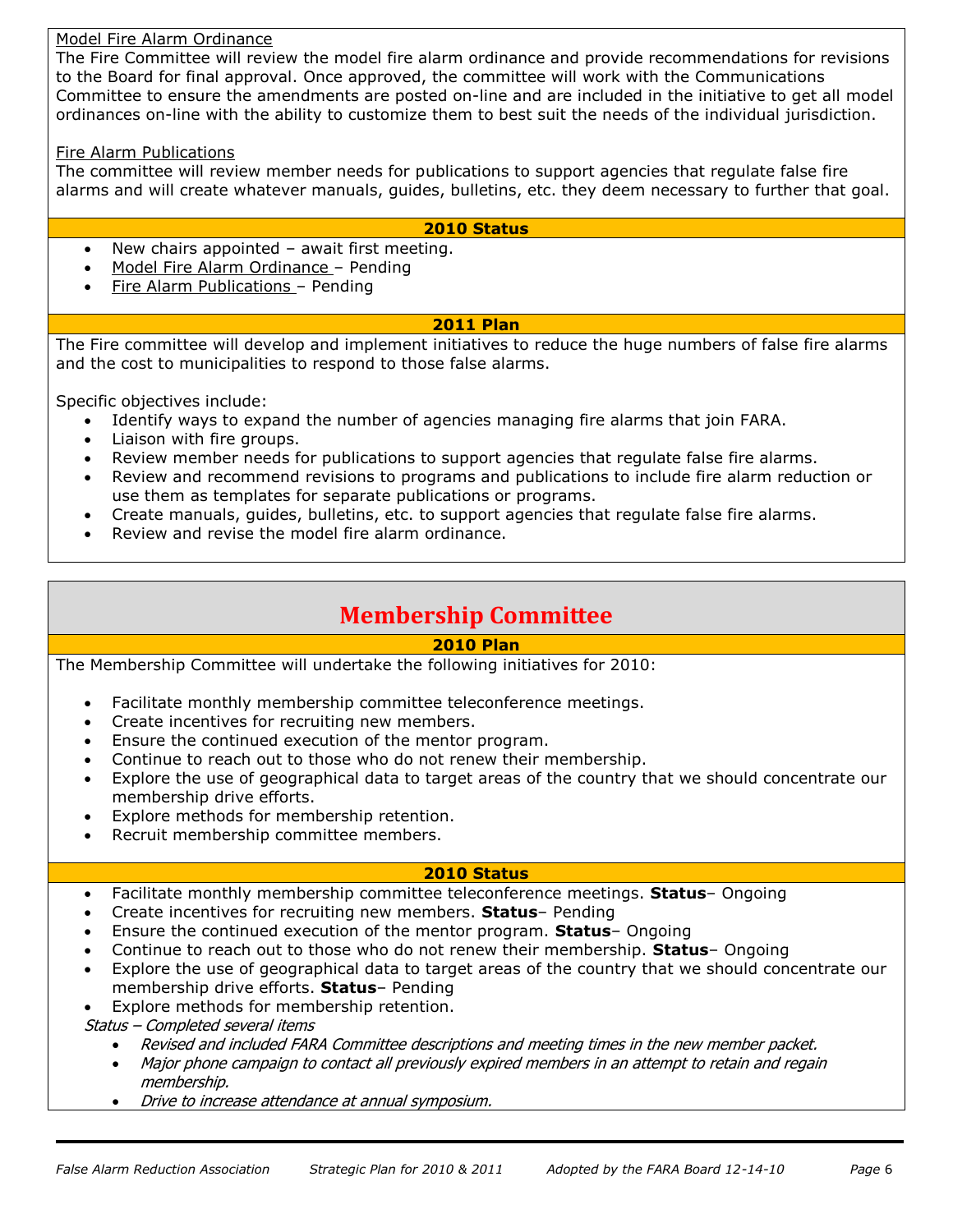- Renewal Process & Website Denial procedure was created, published and implemented.
- Renewal reminder email drafted and ready to be sent out at the end of September.
- Drafted two documents outlining the extensive benefits of FARA. One highlights benefits for the prospective new FARA member and the other highlights benefits geared towards the current member or those who have not renewed. The latter, titled 'You Need FARA…Now More Than Ever' was mailed with this year's renewal notice.
- Thanks to the efforts of the membership committee FARA has joined FACEBOOK with 66 people who 'Like' us to date!
- Taking larger part in contributing to monthly Infolink newsletter
- Implemented a spreadsheet on Google docs to track processing of new members
- Recruit membership committee members. **Status** Ongoing

## **2011 Plan**

The Membership Committee is responsible for recruiting and retaining members.

Specific objectives include:

- Recruiting
	- o Create incentives for new members to join.
	- $\circ$  Create programs to recognize and reward members that recruit members.
	- o Develop and revise materials to recruit new members.
- Retention
	- $\circ$  Continue phone campaign to contact all previously expired members in an attempt to retain and regain membership.
	- o Continue contact with existing members to:
		- **·** increase attendance at annual symposium
		- **EXECUTE A** encourage renewals
		- identify member needs
	- o Continue Mentoring program

# **Training and Certification Committee**

# **2010 Plan**

The Training and Certification Committee is responsible for the development, enhancement, coordination and implementation of all FARA training programs. The committee will further develop and implement the Professional Certification Program, adding a technical exam, and will coordinate efforts to present FARA's regional training course, as well as develop outreach protocols that can be used by law enforcement and the alarm industry to better educate citizens about false alarms and reward those who make a difference.

# Essentials of False Alarm Reduction Course

The committee will hold as many Essentials of False Alarm Reduction courses as is practicable and will maximize its reach to local jurisdictions throughout North America. The committee will continue its current work to review marketing methods, including use of the existing video, to increase the number of training courses delivered on an annual basis. Committee will attempt to review the entire course to determine if the length can be modified to allow the course to be completed in one day.

# Train the Trainer Course

The committee will continue to hold as many Train the Trainer courses as it can to increase the number of qualified, certified instructors for the Essentials of False Alarm Reduction course. Train the Trainer courses could be run in the same places at the conclusion of any Essentials courses that are given.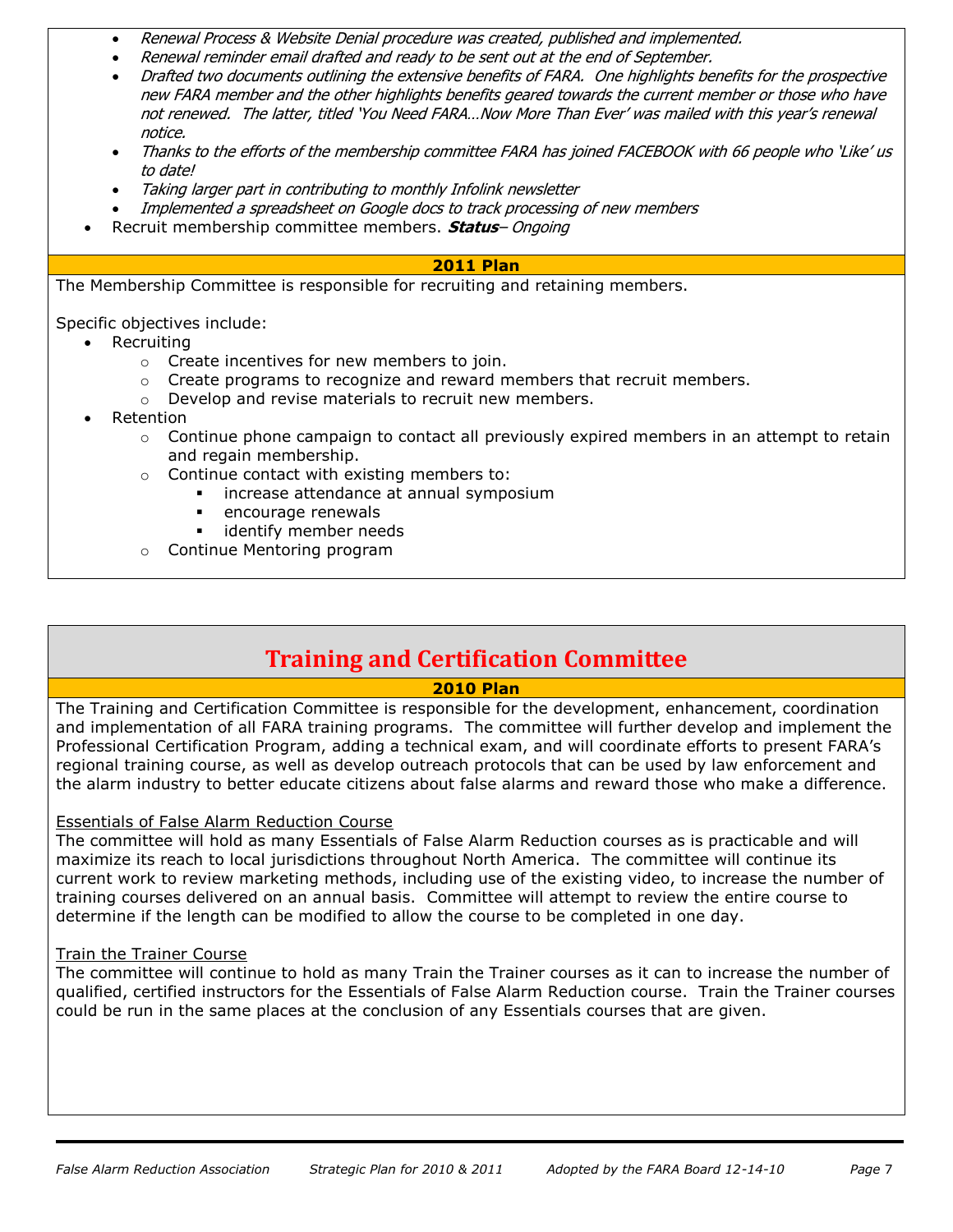# On-Line False Alarm Prevention Courses for Alarm Industry Professionals

In conjunction with FARA's contractual agreement with Elite CEU, the committee will develop false alarm prevention courses that will be hosted on-line by Elite CEU with FARA content. The classes will be onehour in length. Classes will cover false alarm prevention and reduction and is geared to alarm installers, sales people and monitoring center employees and will meet CEU requirements to maintain certification.

### Community Outreach

The committee will develop outreach protocols that can be used by law enforcement and the alarm industry to better educate citizens about false alarms and reward those who make a difference or show improvement in reducing false alarms. The outreach protocols will be recommendations only and will provide avenues to explore, segments of the community to target, and ways in which rewards can be made. The committee will create a presentation for alarm users that alarm administrators and/or alarm industry professionals can use as a training tool. The presentation will include suggested handouts and course material.

### Web-Based Alarm User Awareness Course

Many alarm ordinances contain a provision whereby alarm users are either required to or can volunteer to take an alarm user awareness class when they have false alarms. Some jurisdictions provide a waiver of one false alarm fine to those alarm users who take the class. The committee will develop alarm user awareness course material and create an exam, which can be taken over the Internet in lieu of attending the awareness class in person.

### **2010 Status**

- Essentials of False Alarm Reduction Course Ongoing- Class scheduled in MD on 10/26/10
- Train the Trainer Course Pending
- On-Line False Alarm Prevention Courses for Alarm Industry Professionals- False Alarm Reduction 101 Causes and Effects of False Alarms course is at partner for final development. Outlines developed for 200 series courses.
- Community Outreach*: Pending*
- Web-Based Alarm User Awareness Course*: Pending*

### **2011 Plan**

The Training and Certification Committee is responsible for the development, enhancement, coordination and implementation of all FARA training programs.

Specific objectives include:

- o Convert the Essentials of False Alarm Reduction Course for online delivery.
- o Develop Web-Based Alarm User Awareness Course
- o On-Line False Alarm Prevention Courses for Alarm Industry Professionals
	- o Implement and promote False Alarm Reduction 101
	- o Develop False Alarm Reduction 200 series

### **Transferred Tasks**

Community Outreach: Responsibility will be transferred to the Communications Committee.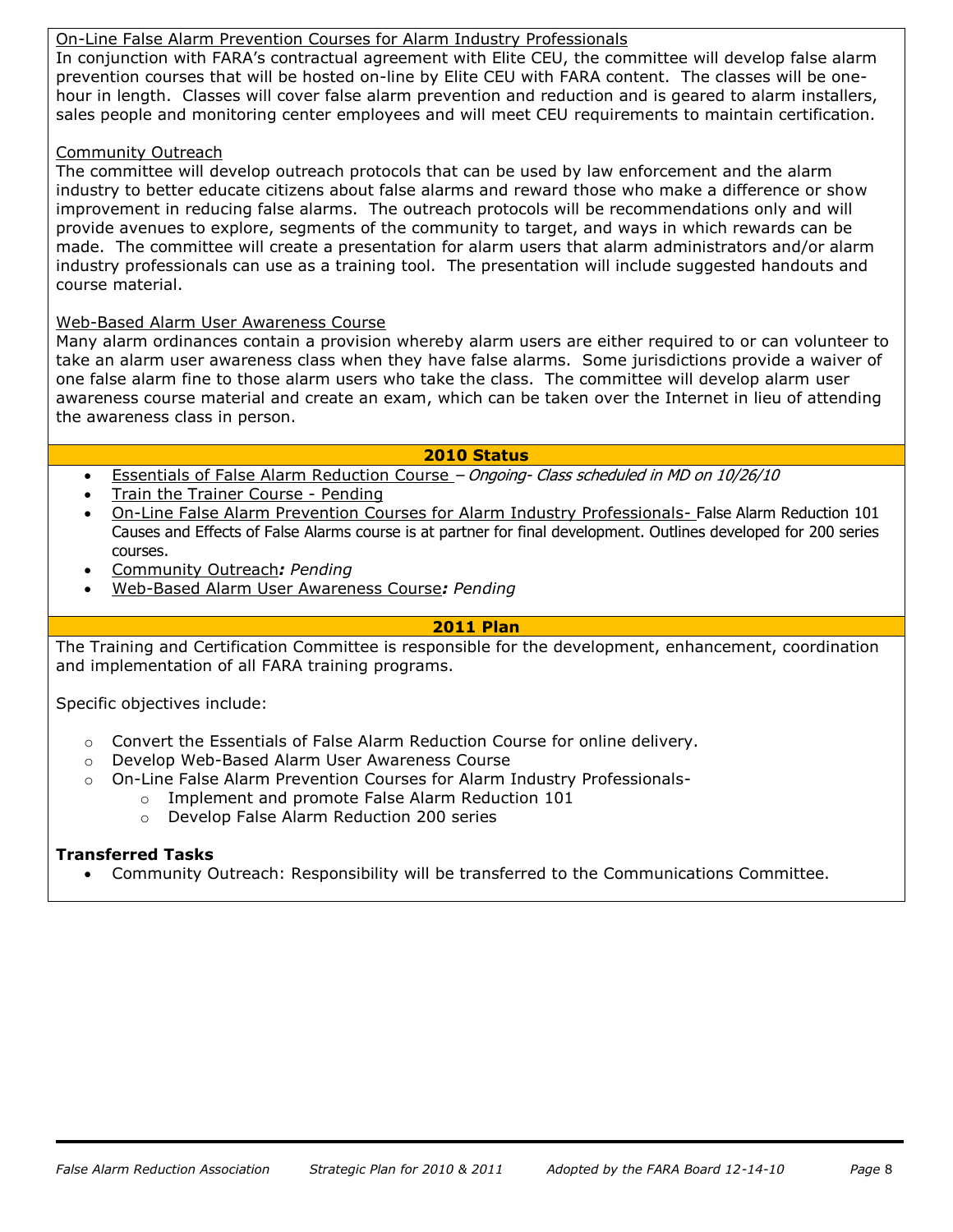# **Professional Certification Sub-Committee**

# **2010 Plan**

### Professional Certification Program

The committee will continue implementation of the FARA Professional Certification Program and will develop additional aspects of the program, such as web-based certification testing, exploring additional venues in which to offer the certification program, such as offering the exam at the regional training classes, and finalizing and implementing the advanced level technical certification. The committee will explore the various technical programs that have already been developed by others and determine if successful attainment of other technical tests would/could/should constitute successful attainment of the FARA advanced level technical certification. The committee will also maintain the renewal certification process for maintaining existing Professional Certification.

The subcommittee will explore whether FARA's Professional Certification Program can be part of a CALEA or other law enforcement accreditation standards program and if the CEU program can be offered online.

FARA strongly believes that alarm unit employees must have a working knowledge of the alarm industry, the various types of alarm equipment in use, what causes false alarms and how they can be avoided, the general business practices of companies doing business in their jurisdiction, ordinances in effect on a local and state level, as well as a myriad of other information. To that end, the committee will continue to update the existing Professional Certification Program, based on new issues and technological advancements in the electronic security field.

### Public Safety Tips

The committee will develop additional informational one-page public safety tips that will address issues important to public safety alarm professionals, but which do not lend themselves to full-blown manuals or guides. Ideas for future public safety tips will be developed by the committee, as well as by the general membership.

### **2010 Status**

Public Safety Tips- Exam Reviewed and revised. Tips reviewed and revised.

### **2011 Plan**

The Professional Certification subcommittee is responsible for the FARA Professional Certification Program.

Specific objectives include:

o Develop web-based certification testing.

# **2010 Annual Report – General Items**

**2010 General Membership Meeting**

The annual FARA General Membership Meeting was held on Thursday, May 6, 2010. President **Natasha Pitts** gave her final President's Report stating that FARA's journey was one of great success. She expressed her pride in serving and that she believed the position helped her grow personally and professionally. President Pitts announced the availability of the 2009 annual report, as well as the draft 2010 strategic plan.

Treasurer **Steve Heggemann** reported that 2009 was an extremely challenging year for FARA, but that we were still in the black.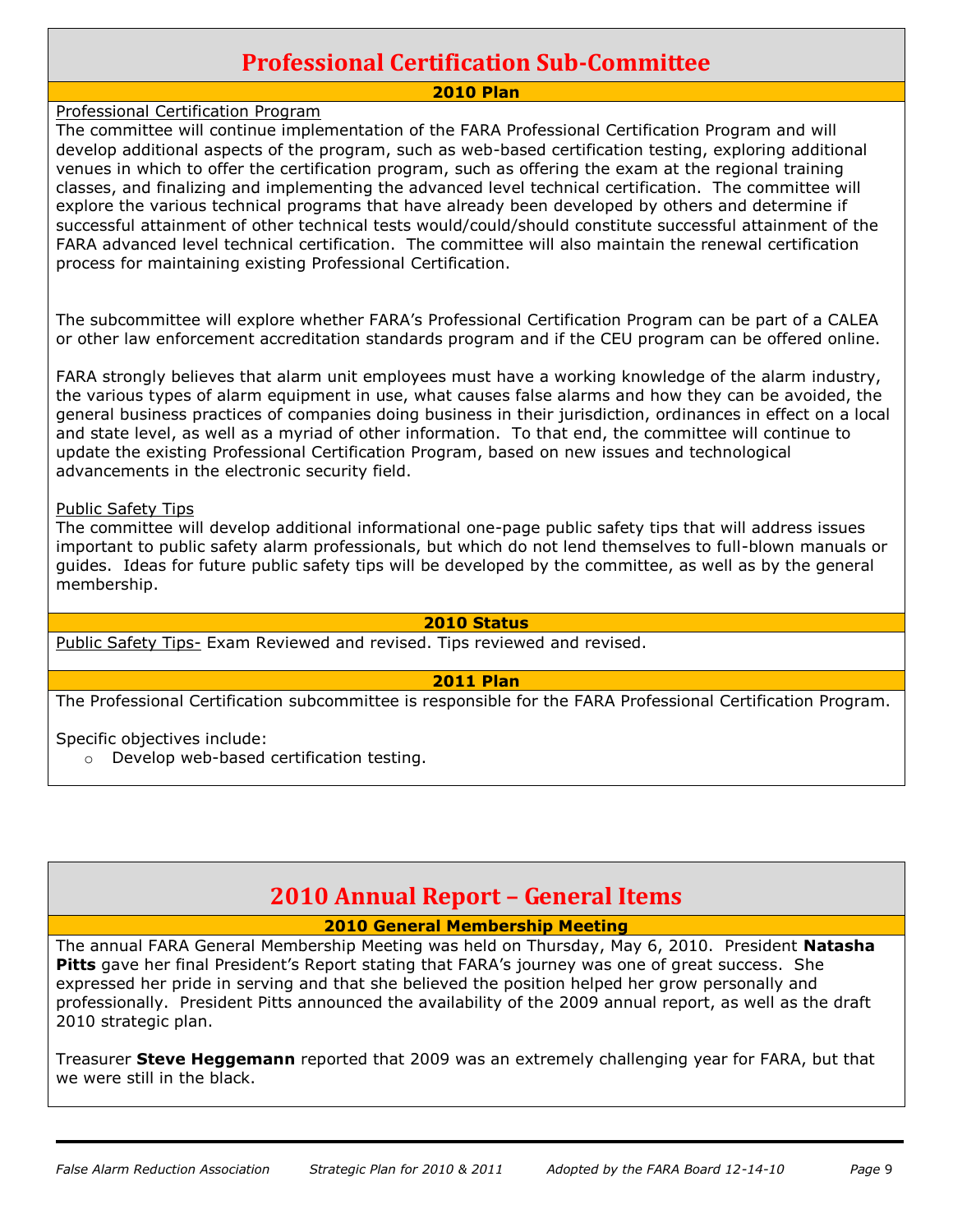All of FARA's committees; i.e., Awards, Communications, Conference, Fire, Membership, Training and Certification and the Professional Certification subcommittee, provided reports on their accomplishments in 2009 and where they want to go in 2010. All made pleas for the general membership to consider joining one of our very worthwhile committees, as they are all in desperate need of additional assistance.

Elections were held for FARA Director and Officer positions. Results were as follows:

- **President, Gerry Miller**, Peel Regional Police, Brampton, Ontario
- **Vice President-Fire, Amy Lowe**, Lynchburg Communications Center, Lynchburg, Virginia
- **Treasurer, Steve Heggemann**, Baltimore County Alarm Reduction Team, Baltimore, Maryland
- **Associate Director-Fire, Kathleen Schraufnagel**, Broadview Security, Irving, Texas
- **Vendor Associate Director, Frank Farren**, EnablePoint, Livonia, Michigan

Executive Director **Brad Shipp** reviewed six different proposed bylaw amendments. He explained the reasons behind the proposals and what the outcome of the changes would be if enacted by the membership. All six amendments passed unanimously.

Open forum time was provided to allow the membership to raise issues or ask questions.

Natasha Pitts received a recognition plaque for her service as President of the False Alarm Reduction Association.

### **Member Assistance**

The FARA Assistance Request provides a mechanism to reach the entire FARA membership with one simple e-mail and is an excellent way to ask the entire membership a question and receive e-mail responses from those with experience on a particular issue. Over the past year, FARA sent out numerous Assistant Requests on various issues including:

- **1.** Question On ECV
- **2.** Info on Titles & Pay Scales
- **3.** Different Fees for Business vs. Residence
- **4.** Questions on Third Party Administration
- **5.** Security Cameras
- **6.** Senior Citizen Waivers
- **7.** Penalties
- **8.** Information from cities with a population of 140,000 to 150,000.
- **9.** Questions on Signatures on forms
- **10.**Questions on Enhanced Call Verification
- 11. How Much You Charge for Permits
- **12.**Questions on Third Party Administration
- **13.**Request to see application forms
- **14.**Questions on New Technology
- **15.**What some of the benefits of licensing the alarm user are?
- **16.**Help on Collections
- **17.**Information Needed for News Interview
- **18.**Help on Rental Properties
- **19.**Collections Question
- **20.**Help on Invoices

Additionally, monthly Assistance Requests were issued asking for input on the reliability of alarm companies seeking IQ Certification.

Assistance Requests continue to be an excellent membership benefit. They provide an excellent tool for members to poll hundreds of alarm management staff (in public safety, the alarm industry and at the alarm user level) all at one time.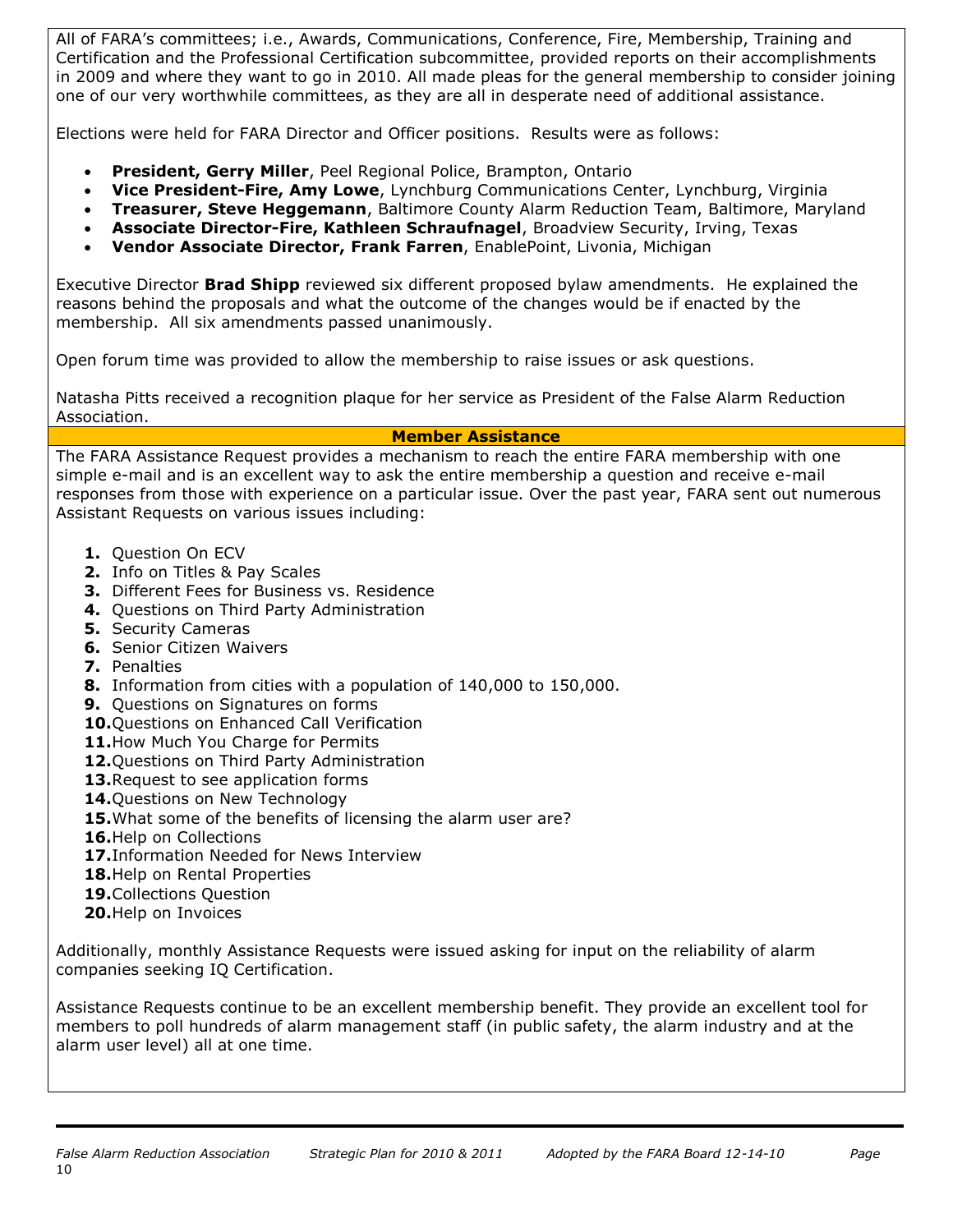### **FARA Institute**

FARA recognized that the economic uncertainty was making it more difficult for public safety to receive approval to attend the annual international training symposiums. Because of that uncertainty, FARA developed the FARA Institute, which was designed to make it possible for public safety members to receive reimbursement funds to attend in-person training symposiums. The basis of the program includes seeking contributions to fund the program, recognizing donors with various perks throughout the year, including thank you letters, recognition at the training symposium and in the InfoLink, via press releases to the trades, etc., and awarding leadership points for various initiatives. Points will be issued according to the criteria set out for Certified Alarm Manager Continuing Education Units. We are incredibly grateful to all of our FARA Institute Sponsors, without whom we would never have been successful in holding our Annual International Training Symposium in Buffalo. The Board of Directors would like to thank the following FARA Institute contributors:

- o Broadview Security, Inc.
- o National Electronic Security Alliance (NESA)
- o Public Safety Corp (CryWolf)
- o Texas Burglar & Fire Alarm Association (TBFAA)
- o Canadian Security Association (CANASA)
- o IQ Board
- o Maryland Burglar & Fire Alarm Association (MDBFAA)
- o Vector Security, Inc.
- o Monitronics Security
- o ADS Security
- o PMAM Corporation
- o South Carolina Alarm Association (SCAA)
- o Vintage Security, LLC
- o Emergency 24, Inc.
- o Homesafe Security Systems
- o United Central Control, Inc

## **14th Annual FARA Training Symposium Held**

We're Back!!! The False Alarm Reduction Association held an incredibly successful training symposium in Buffalo/Niagara Falls, New York from May 4 through May 7, 2010.

Given today's economic strife, we were blown away at the attendance, with a high of 68!

The training classes were second to none and covered a wide variety of topics. FARA Falls, hosted by alarm industry icon Rex Adams, was a blast and a definite "not to forget" event! The Night on the Town at the Falls was awesome.

There was wonderful networking, new friends were made, old friends reconnected and feedback on FARA's 14<sup>th</sup> Annual International Training Symposium by attendees was excellent!

### **Awards**

# **Norma C. Beaubien Public Safety Member of the Year Award for 2010**

The Norma C. Beaubien Public Safety Member of the Year Award for 2009 was presented to **Steve Heggemann** of the Baltimore County Alarm Reduction Team in Baltimore, Maryland for his immeasurable contributions to both FARA and the Baltimore community.

Steve was honored for his continued support of FARA and our mission for over ten years with involvement in FARA and consistent outreach to other associations and organizations.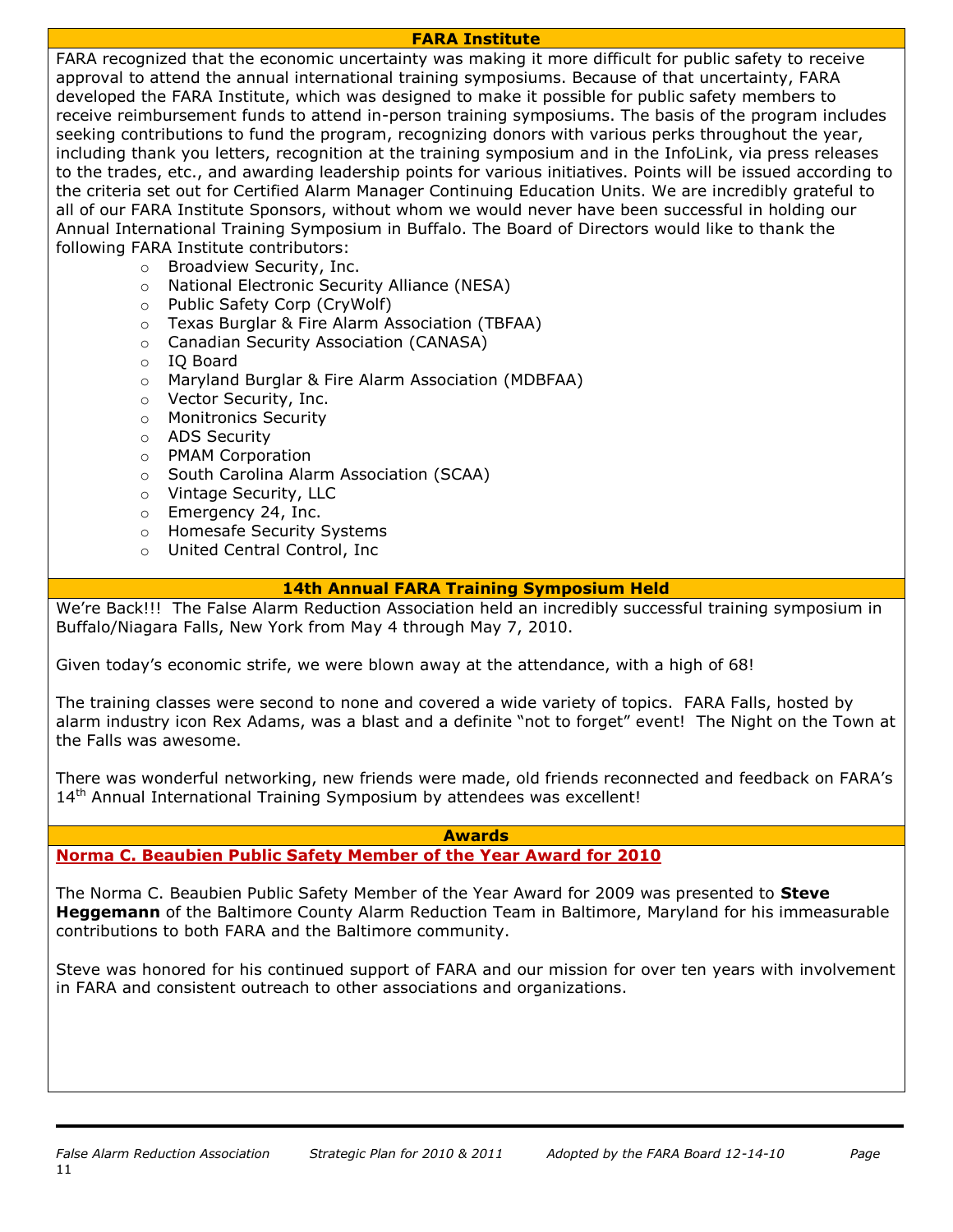Steve serves as the Treasurer of FARA, as well as on the boards of the Maryland Burglar & Fire Alarm Association and IQ Certification Program. On the IQ Certification Board, he is the sole public safety voice and successfully persuaded the board to develop and execute procedures to remove companies that do not comply with local regulations and codes. He has been active in several FARA committees and overseen enhancements to FARA's accounting and tax preparation processes. He implemented FARA's first audit by a committee of members, which FARA passed with flying colors.

Steve has also been a willing presenter, panelist and participant in many FARA Symposiums. He has solicited donations for the Symposium, and he has represented FARA at several presentations of the PDQ awards.

As the manager of Baltimore County's Alarm Reduction Team, Steve has developed strong relationships with users and alarm companies to administer an effective program in a way that is consistently viewed as fair. His false alarm reduction program reduced the residential and commercial false alarm rate from over 1.25 to 0.35 with one of the lowest fee schedules in the area.

Steve was also instrumental in helping to found the Mid-Atlantic Chapter of FARA (formerly MD FARA) and encouraging others to take leadership positions in the chapter. He worked diligently with FARA Mid-Atlantic, the alarm industry, and media outlets to make consumers in the Baltimore Washington Corridor aware of the dangers of buying a security system from door to door salesmen. He also shares his expertise with other jurisdictions in Maryland by helping them develop and implement a false alarm reduction program of their own.

He brings willingness to work, a slightly warped sense of humor and a needed reality check to each task.

In short, Steve was incredibly deserving of this award because he is an excellent implementer of the FARA mission. He consistently promotes the exchange of information and always fosters "an environment of cooperation among public safety, the alarm industry and the alarm user." We are very fortunate to have someone of Steve's caliber on the Board and active in FARA.

# **W. Rex Bell Associate Member of the Year Award for 2010**

The W. Rex Bell FARA Associate Member of the Year Award for 2009 was presented to **Ben Binder,** Digital Design, Inc., for his exceptional contributions to FARA, his company and the communities he serves.

Ben is an active FARA member and vendor who promotes FARA with prospective clients and the security industry. Ben willingly participates in the FARA vendor show every year and attends and participates in FARA symposiums, sharing his expertise on a wide variety of issues.

Ben joined FARA's Communications Committee several years ago and has been an active, participating member ever since. He served as lead on several documents collating suggested revisions and presenting them to the full committee for consideration. He does an excellent job of cutting through extraneous words to get to the root of an issue and is excellent at conveying those issues in writing for the benefit of the entire membership. Ben provides expertise and guidance on software and hardware related issues to the committee, so that FARA is able to give accurate, informative and germane information to its members on computer related issues.

Ben has incorporated FARA false alarm reduction measures into his software product and promotes them with his clients. He has many satisfied customers, who laud its ease of use, wide functionality, and the capabilities to produce numerous reports and letters.

Ben also stepped in and served on FARA's first ever member audit committee during the Charleston training symposium. His knowledge and expertise in money management and audit policies and procedures lent greater credence to the process and helped FARA understand where it was doing a great job and where we needed some improvement.